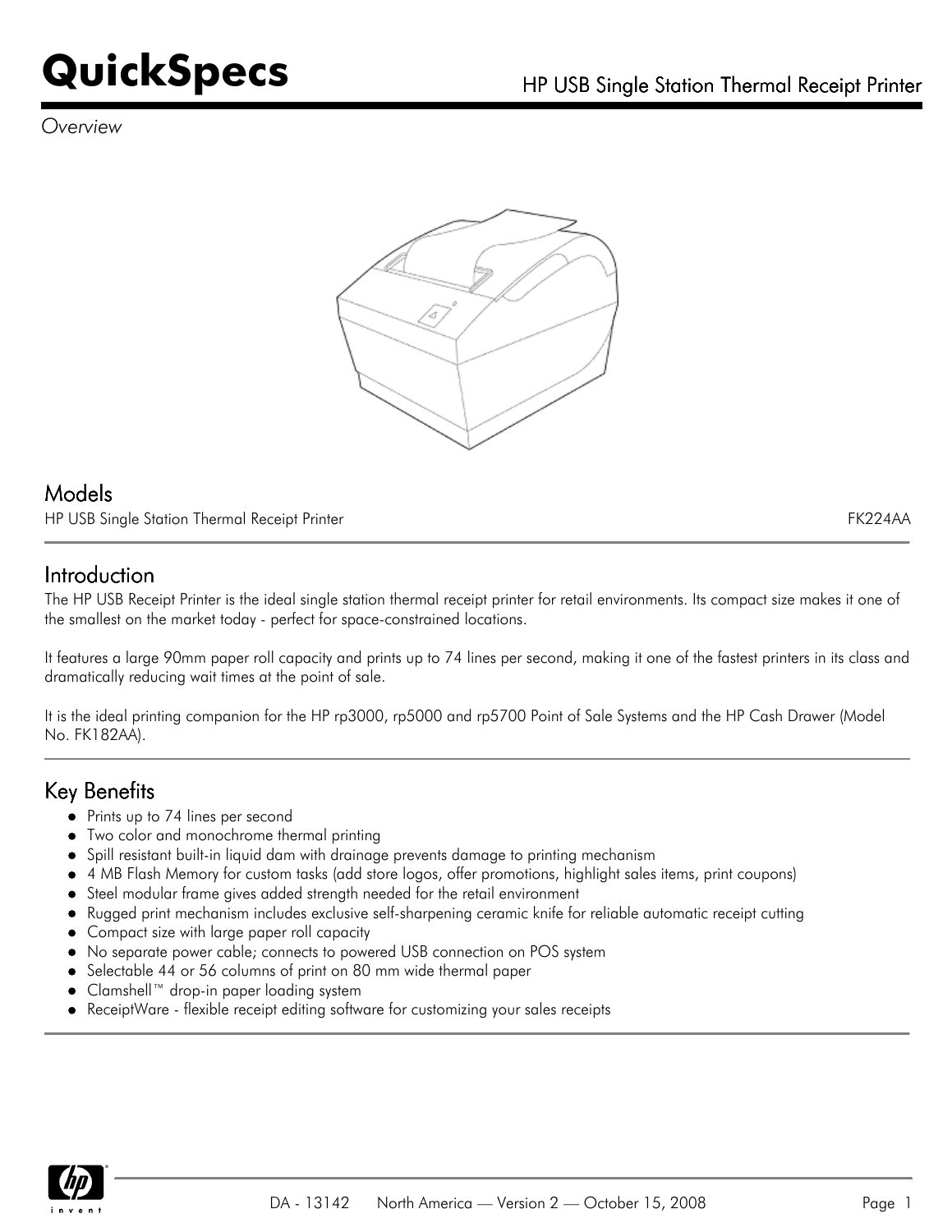*Overview*

#### **Compatibility**

The HP USB Receipt Printer is compatible with HP rp3000, rp5000 and rp5700 Point of Sale Systems.

NOTE: Not all models are available in all regions.

#### Service and Support

Your HP branded Peripheral Limited Warranty is a three (3) year (HP Option Limited Warranty Period) parts replacement warranty.

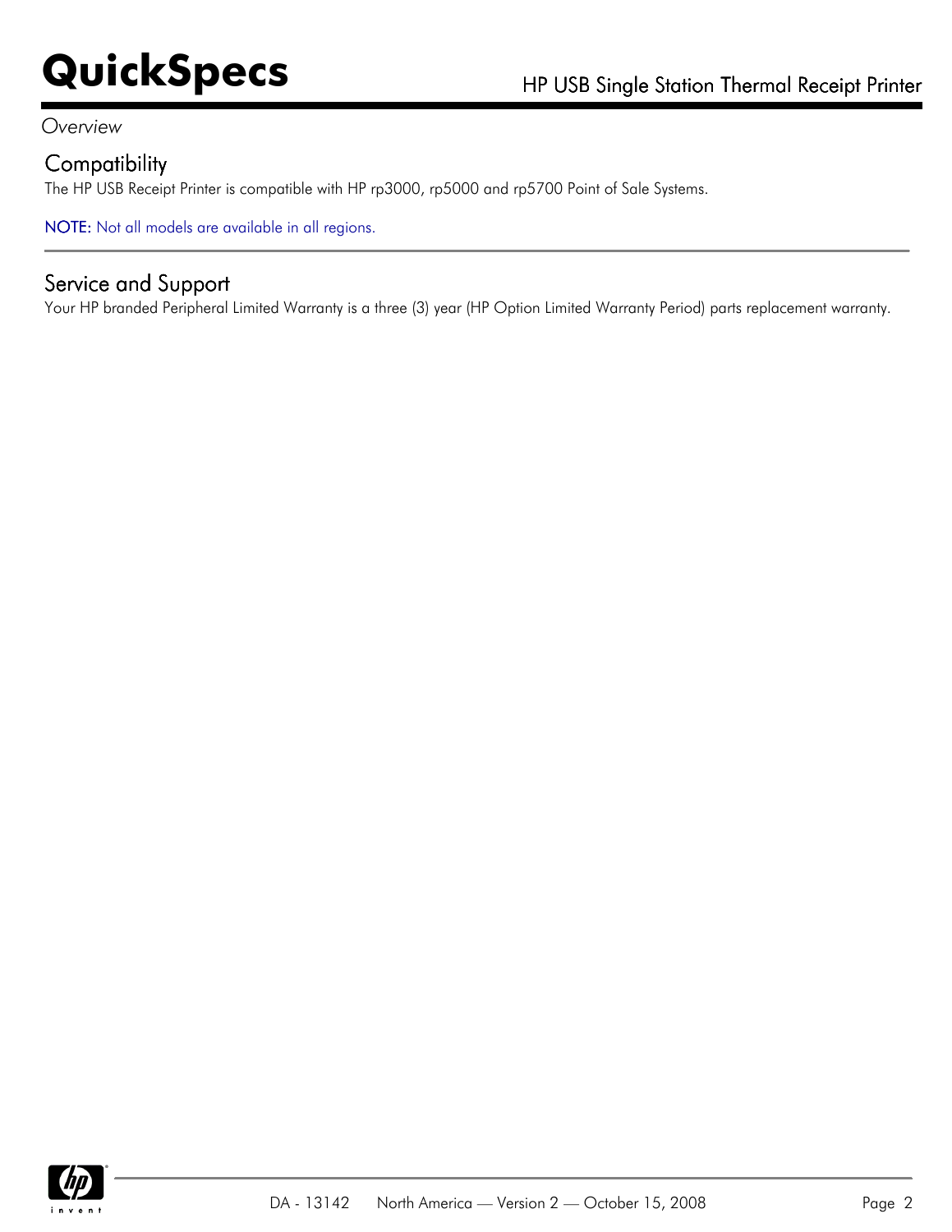### *Technical Specifications*

| General                      | Supported Languages                                                                                                                                                                                                                                                                                                                                                              | English, S. Chinese, Kanji (Japan), Korean, plus various European Character<br>and Font Sets                                            |
|------------------------------|----------------------------------------------------------------------------------------------------------------------------------------------------------------------------------------------------------------------------------------------------------------------------------------------------------------------------------------------------------------------------------|-----------------------------------------------------------------------------------------------------------------------------------------|
|                              | <b>Two-Color Capability</b>                                                                                                                                                                                                                                                                                                                                                      | Yes (2-color thermal receipt paper required)                                                                                            |
|                              | <b>Printing Speed</b>                                                                                                                                                                                                                                                                                                                                                            | Monochrome 74 LPS (250 mm/sec)<br>Two-color 44 LPS (150 mm/sec)                                                                         |
|                              | Receipt-Columns                                                                                                                                                                                                                                                                                                                                                                  | 44/56                                                                                                                                   |
|                              | Paper Roll Size                                                                                                                                                                                                                                                                                                                                                                  | 80 mm x 90 mm                                                                                                                           |
|                              | Other Paper Widths                                                                                                                                                                                                                                                                                                                                                               | 58, 60, 82.5 mm                                                                                                                         |
|                              | Resolution                                                                                                                                                                                                                                                                                                                                                                       | 203 DPI                                                                                                                                 |
|                              | Knife                                                                                                                                                                                                                                                                                                                                                                            | Standard (Ceramic, Rotary)                                                                                                              |
|                              | <b>Flash Memory</b>                                                                                                                                                                                                                                                                                                                                                              | 4 MB                                                                                                                                    |
|                              | <b>RAM</b>                                                                                                                                                                                                                                                                                                                                                                       | 512 KB                                                                                                                                  |
|                              | <b>Cash Drawers</b>                                                                                                                                                                                                                                                                                                                                                              | 1 connector can drive 2 cash drawers with separately purchased splitter<br>cable (default configuration is connection to 1 cash drawer) |
|                              | <b>Bar Codes</b>                                                                                                                                                                                                                                                                                                                                                                 | UPC-A, UPC-E, Code 39, Code 128, EAN128, Jan8 and Jan13 (EAN),<br>Interleaved 2 of 5, Codabar, PDF417                                   |
|                              | Print method                                                                                                                                                                                                                                                                                                                                                                     | Direct thermal                                                                                                                          |
|                              | Paper type                                                                                                                                                                                                                                                                                                                                                                       | Direct thermal POS Grade(s)                                                                                                             |
| Mechanical                   | Dimensions (HxWxD)                                                                                                                                                                                                                                                                                                                                                               | 134 x 144 x 184 mm (5.34 x 5.66 x 7.24 in)                                                                                              |
|                              | Weight                                                                                                                                                                                                                                                                                                                                                                           | 1.34 kg (2.9 lbs)                                                                                                                       |
| Interface/Connection         | Interface                                                                                                                                                                                                                                                                                                                                                                        | 24 v Powered USB                                                                                                                        |
| Power                        | <b>Operating Voltage</b>                                                                                                                                                                                                                                                                                                                                                         | 24 V                                                                                                                                    |
|                              | Current consumption                                                                                                                                                                                                                                                                                                                                                              | 1.4A (printing a typical receipt)<br>88mA (idle)                                                                                        |
| <b>Drivers</b>               | Windows native, OPOS, JPOS                                                                                                                                                                                                                                                                                                                                                       |                                                                                                                                         |
| <b>Operating Systems</b>     | Genuine Windows Vista® Business 32*                                                                                                                                                                                                                                                                                                                                              |                                                                                                                                         |
|                              | Genuine Windows XP Professional<br>Genuine Windows Embedded for Point of Service (WEPOS)                                                                                                                                                                                                                                                                                         |                                                                                                                                         |
|                              | * Certain Windows Vista product features require advanced or additional hardware. Windows Vista<br>Upgrade Advisor can help you determine which features of Windows Vista will run on your computer. To<br>download the tool, visit: http://www.windowsvista.com/upgradeadvisor. For Windows Vista system<br>requirements, visit: http://www.windowsvista.com/systemrequirements |                                                                                                                                         |
| Reliability                  | MCBF Printlines (59mill); MCBF Knife Cuts (1.75mill)                                                                                                                                                                                                                                                                                                                             |                                                                                                                                         |
| <b>Agency Certifications</b> | EMI: FCC, ICES-003, VCCI: Class B; CE, Austel: Class B Safety, UL 1950, CSA 22.2 No. 950, CE<br>(EN60950), MITI (power supply), FCC Class B, MIC, C-Tick, CCC, WHQL, RoHS, WEEE                                                                                                                                                                                                  |                                                                                                                                         |
| Option kit contents          | HP USB Printer, Starter paper roll, Powered USB cable, Point of Sale System Software and<br>Documentation CD and the Options Warranty Manual                                                                                                                                                                                                                                     |                                                                                                                                         |
|                              |                                                                                                                                                                                                                                                                                                                                                                                  |                                                                                                                                         |